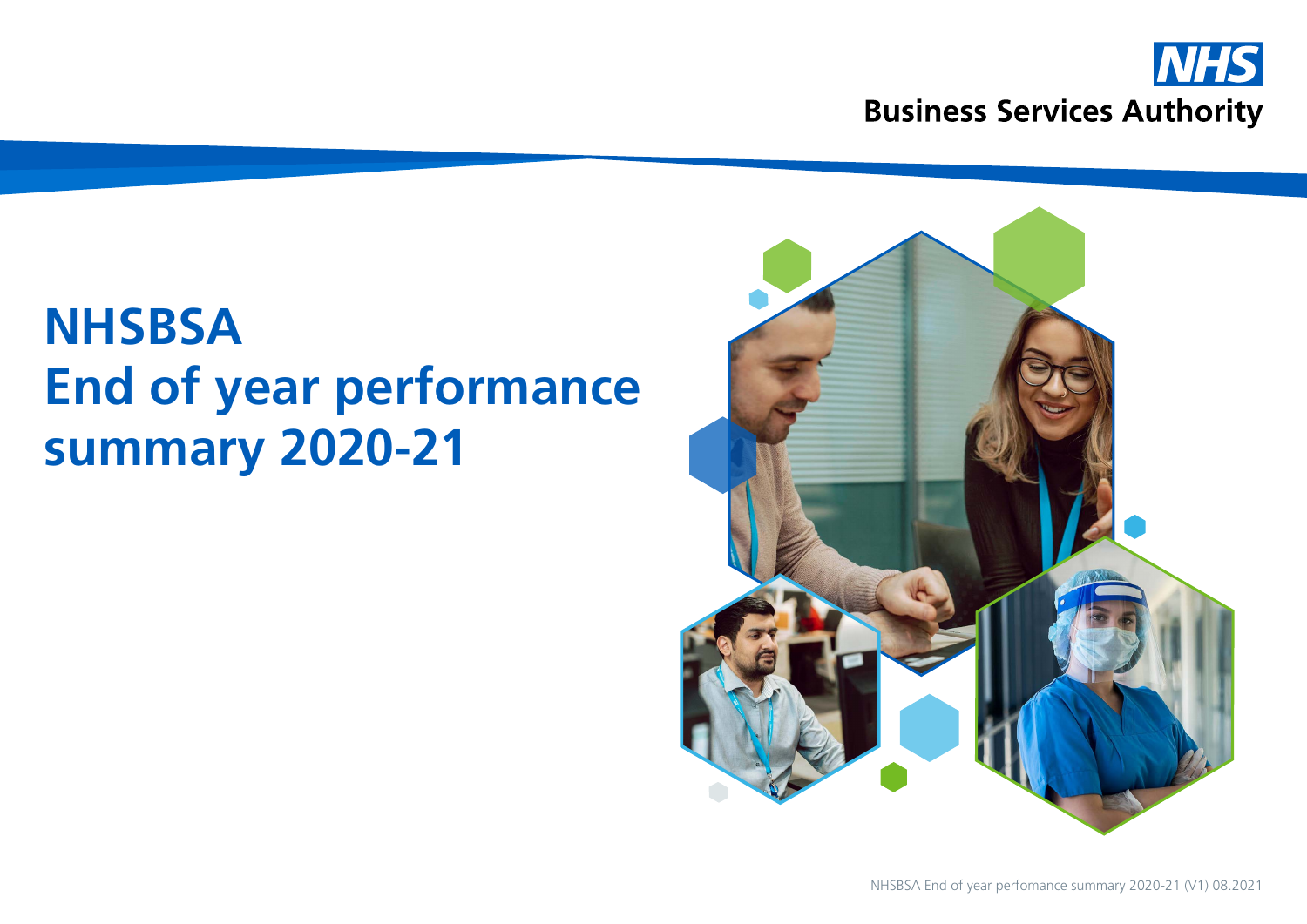## **Contents**



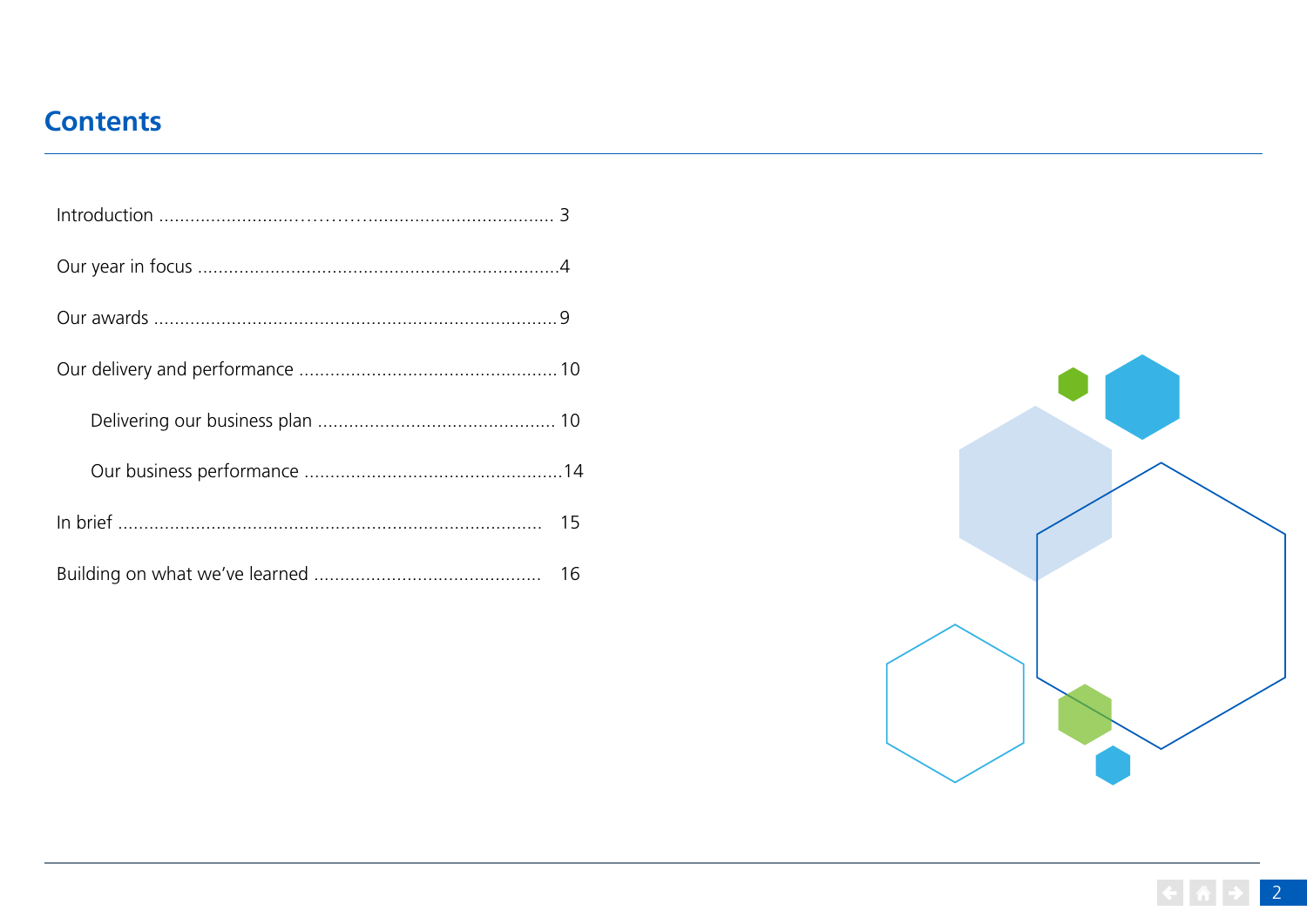## **Introduction**



The year 2020/21 has been a time of unprecedented change and challenge for the NHSBSA and wider system, caused largely by the COVID-19 pandemic. The pandemic brought uncertainty in both work and personal lives, with a need to focus on and maintain delivery of our business and customer priorities and

activities, whilst responding to new and demanding pressures for services as part of our role in supporting the national response. Whilst doing this we also recognised the importance of keeping our colleagues safe and supporting them through the pandemic.

This end of year report provides key information about our performance and achievements throughout this time. It provides the opportunity for us to reflect on the year, calling out and celebrating where we have performed well and conversely, reviewing where we have not performed as we had hoped. The review offers a robust platform for us to learn from and build on to inform the forthcoming year. You will see that we used our 2020-21 Business Plan to assess performance and what we said we would do.

I am so proud of all we have achieved despite the challenges that this past year has brought. For example, we have stood up 50 services which were crucial in supporting the wider NHS; we have ensured our colleagues have been kept informed and supported so they could adapt well to working from home and are very grateful to those who continued to provide critical services from our offices; and we have even won fourteen awards for our hard work.

Together as one NHSBSA we have a lot to be proud of and have performed well in a challenging year.

**I** am so proud of all we have<br>achieved despite the challeng<br>that this past year has brougl **achieved despite the challenges that this past year has brought.** 

**Michael Brodie,** Chief Executive of NHS Business Services Authority, April 2021.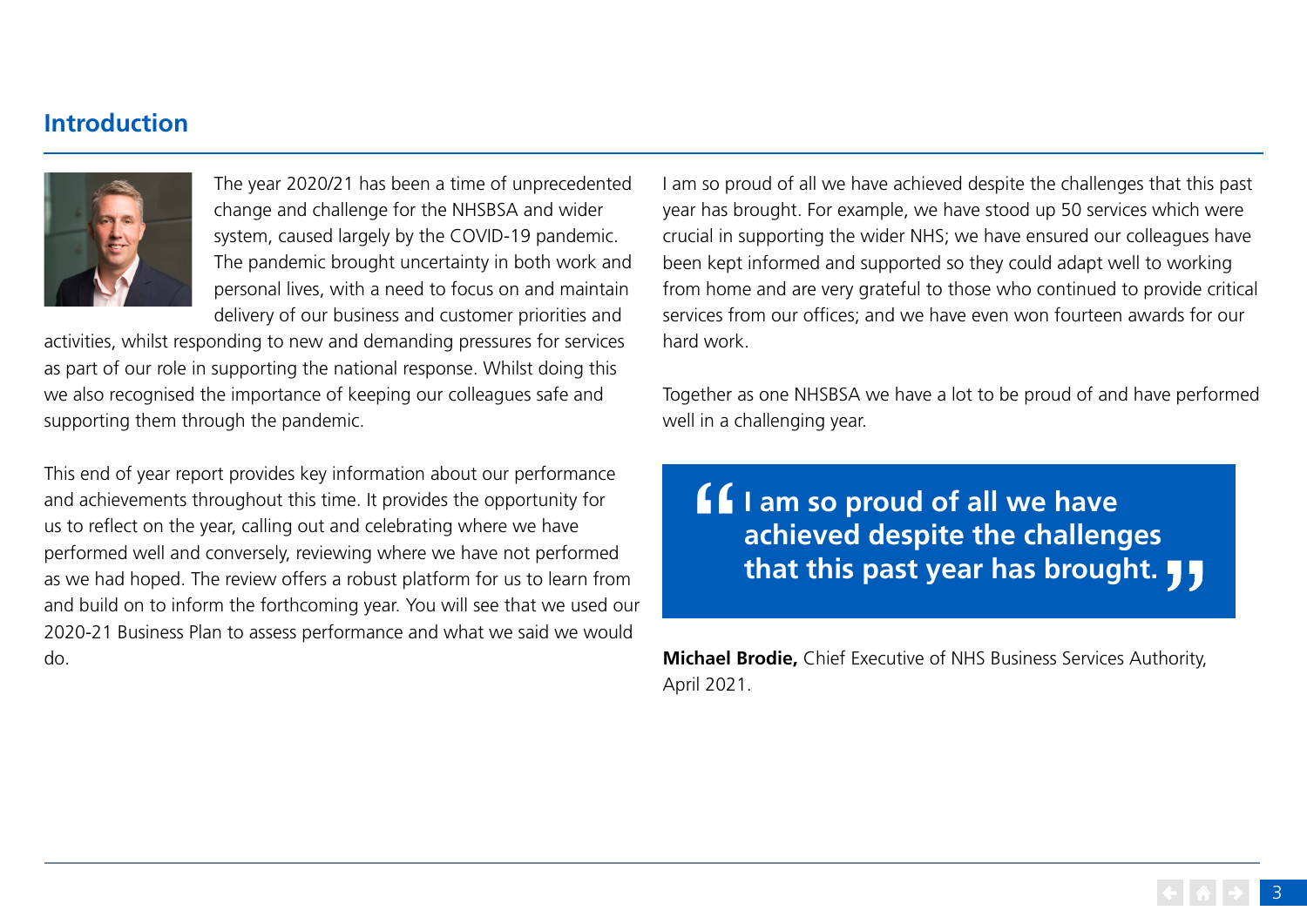## **Our year in focus**

### **Delivering on our brilliant business**

Our Leadership Team recognised the potential impact of these challenging times and in April 2020 set out three key priorities for the business:

- 1. The health, safety, and wellbeing of our people
- 2. Maintaining business critical functions, primarily those related to payment services
- 3. Using our expertise and capabilities to support the government's COVID-19 response

These priorities ensured that we delivered on our Brilliant Business while playing an instrumental role in supporting the national response to the COVID-19 Pandemic.

Despite the immense challenges, the NHSBSA has performed extremely well, examples to call out include:

- Working quickly and efficiently circa **75 %** (over 2,500) colleagues were enabled where possible to work from home creating a safe environment for those who attend one of our NHSBSA offices.
- Under the strategic goal of Customer, we measure our Brilliant Business KPIs. Across 2020/21 we met or exceeded **91.7%** of KPIs - increase of 1.7% compared to last year.
- Of the **57.35 million** payments we made during 2020-21, we paid **99.9%** of them on time and accurately.
- We have exceeded our target of **£94m** wider system efficiencies, delivering **£325m of savings** and efficiencies back into the system, further demonstrating the value of the work we undertake.
- Coming together as One NHSBSA, colleagues have felt engaged and supported with the organisation being awarded by Best Companies.



**The NHSBSA has an exciting and<br>
important future and it is a role<br>
model many can learn from. <b>JJ important future and it is a role** 

**model many can learn from.**<br>Matt Hancock<br>Former Secretary of State for Health and Social Car Former Secretary of State for Health and Social Care Matt Hancock,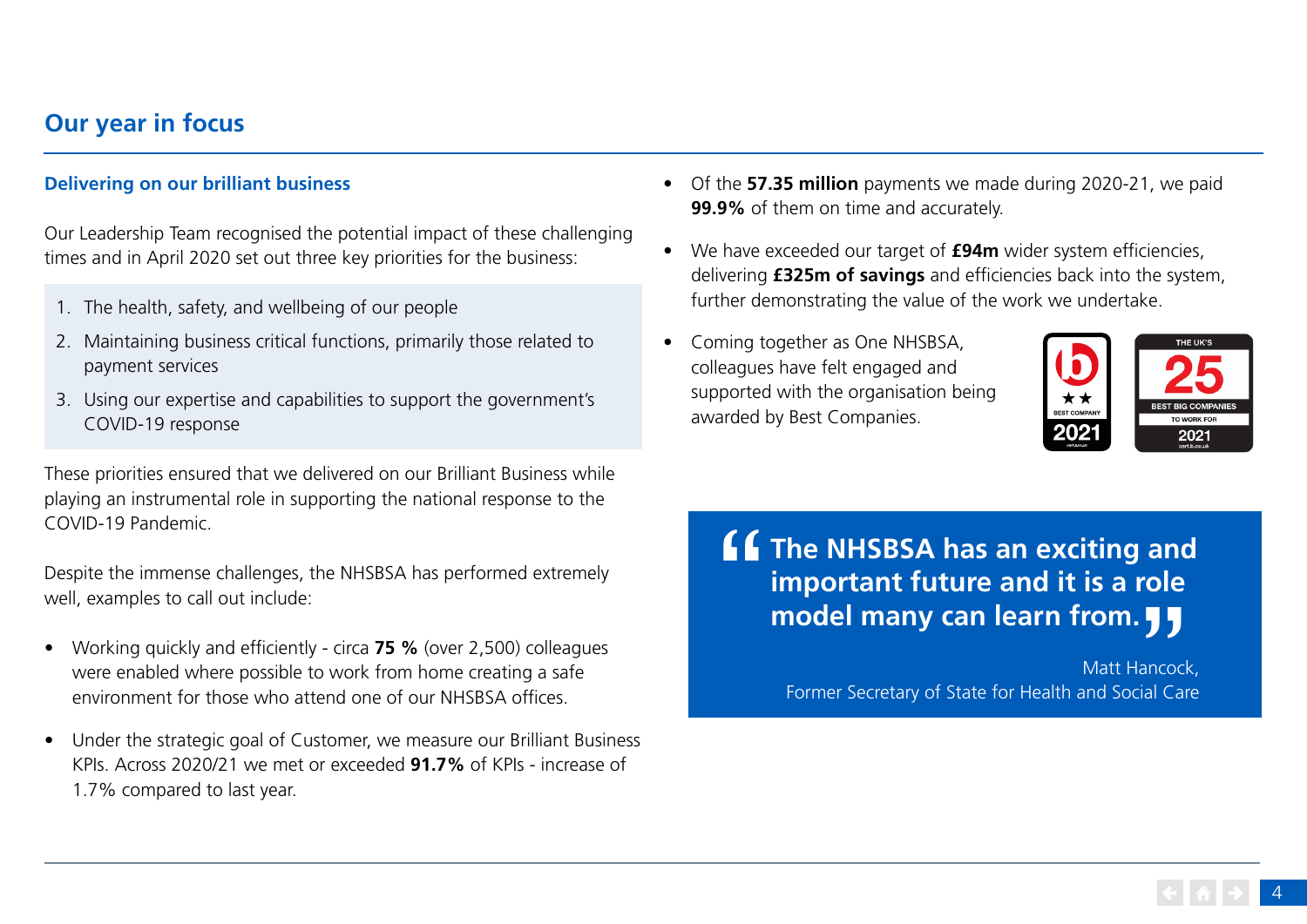#### **Impact of COVID-19 on delivery**

Given the scale and nature of the COVID-19 pandemic, we recognised that service delivery could be impacted. We worked proactively with our stakeholders, and revised KPI targets were agreed for the Contact Centre and the Insight Team during 2020/21 to make sure our KPI standards were managed to agreed levels.

We set an ambitious trio of customer strategic measures in relation to Delivered in Full on Time (DIFOT) and Right First Time (RFT) targets, customer payments and Net Promoter Scores and Net Easy Scores.

We continue to improve our performance on:



DIFOT, RFT (up from 90.4% to **91.2%**) year on year



customer payments (up from 89% to **89.3**%) year on year.

Yet we have been unable to fulfil the challenges we set ourselves under the customer goal. However, work has been undertaken throughout the year to improve customer payments performance, particularly in the workforce directorate.

## **Other key areas which were impacted include:**

- The pausing of commitments related to Provider Assurance Networks, impacting the opportunity to expand services beyond primary care contractor groups;
- The lower-than-forecasted uptake of help with health costs exemption schemes, thought in part to have been influenced by the limited public access to GP services.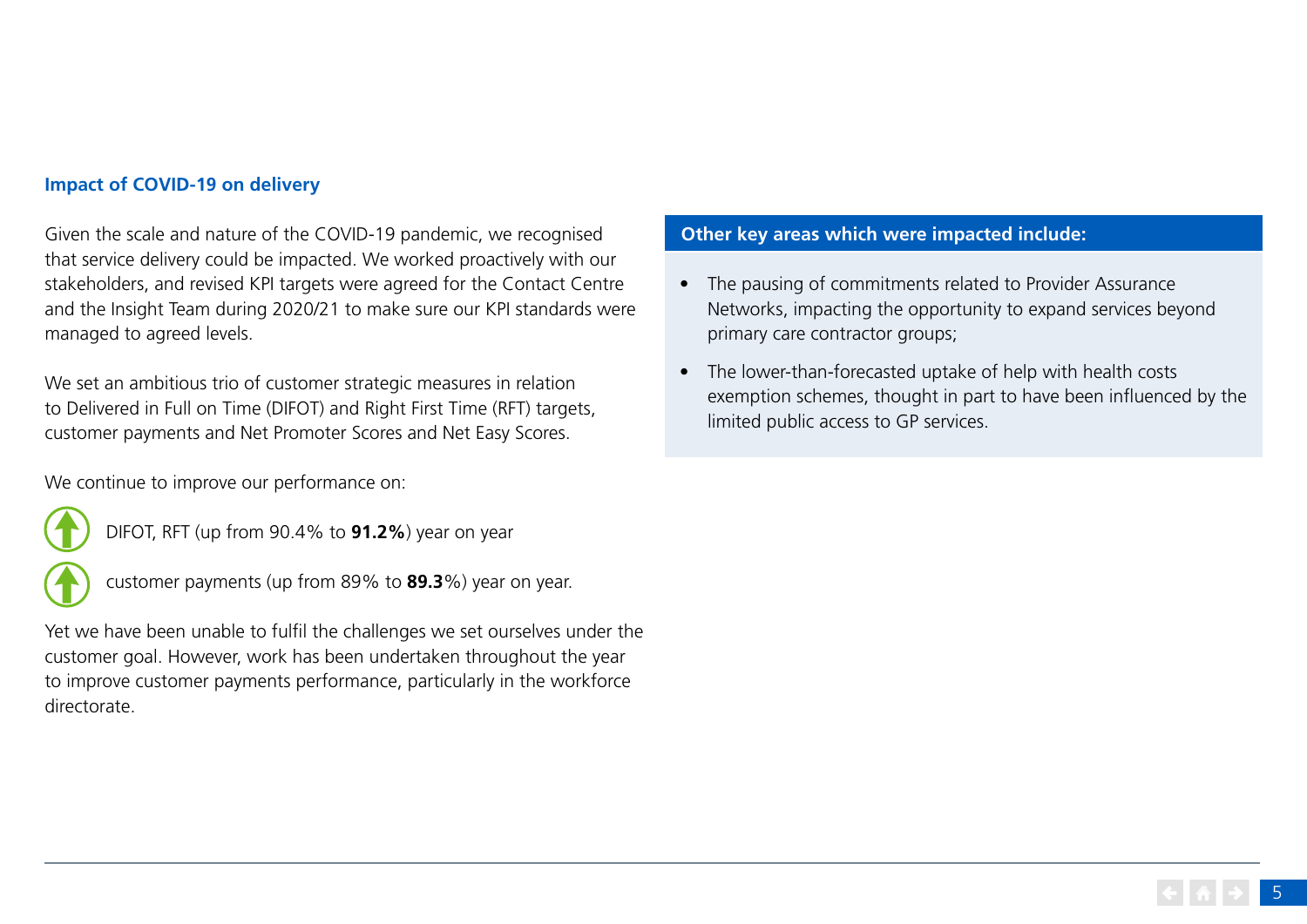### **Supporting Our People**

We set up a number of initiatives to support the health and wellbeing of our colleagues, including 'We Care' cafes, wellbeing taster sessions and further development of colleague networks, all supported by regular communications and Q&A sessions with the Leadership Team.

We held live Q&A sessions for all colleagues across the year attended by hundreds of colleagues, with all sessions recorded so they could catch up later.

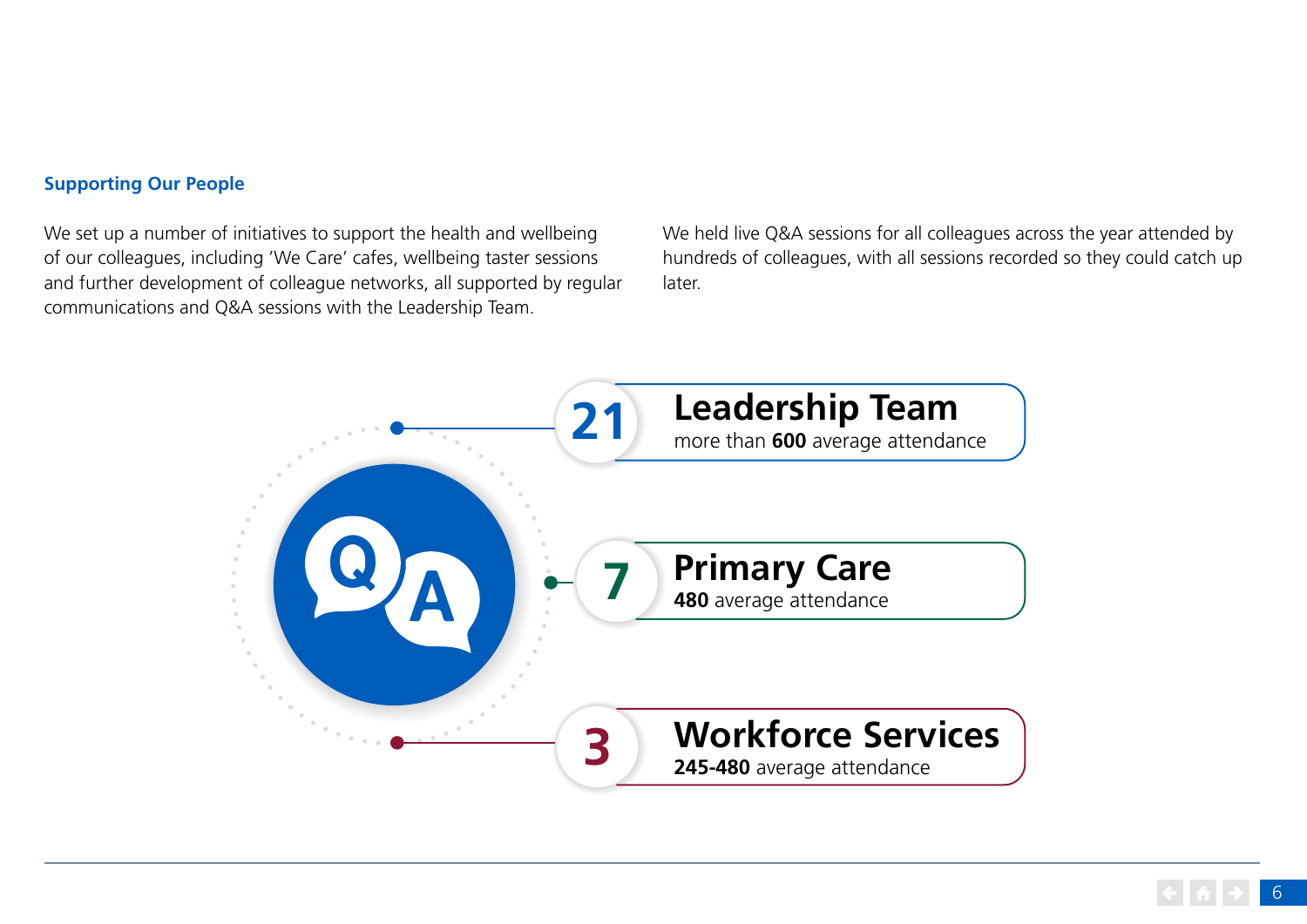Four lived experience colleague networks were also established for:



These networks were set up to provide a safe space for each recognised group, act in an advisory capacity and promote inclusion.

Recognising the importance of health and wellbeing, a total of **309 wellbeing sessions** were carried out, focussing on areas such as inclusion, and physical and mental health.

The support and response we provided to our people during COVID-19 has been highlighted and promoted as best practice by the Chartered Institute of Personnel and Development (CIPD) and Employers Network

for Equality and Inclusion (enei). The results of our efforts in this area are reflected in our achievement of 2-star status in the Best Companies index and resulted in part with the organisation receiving the Institute of Internal Communications Best Public Sector Communications Award.

Overall **sickness levels have reduced compared to last year – down from 3.9% to 3.3%**. Short term sickness has reduced from 1.5% to **0.9%** whilst long term sickness has increased from 2.4% to **2.5%**. We are exploring whether this is connected to enabling more colleagues to work from home.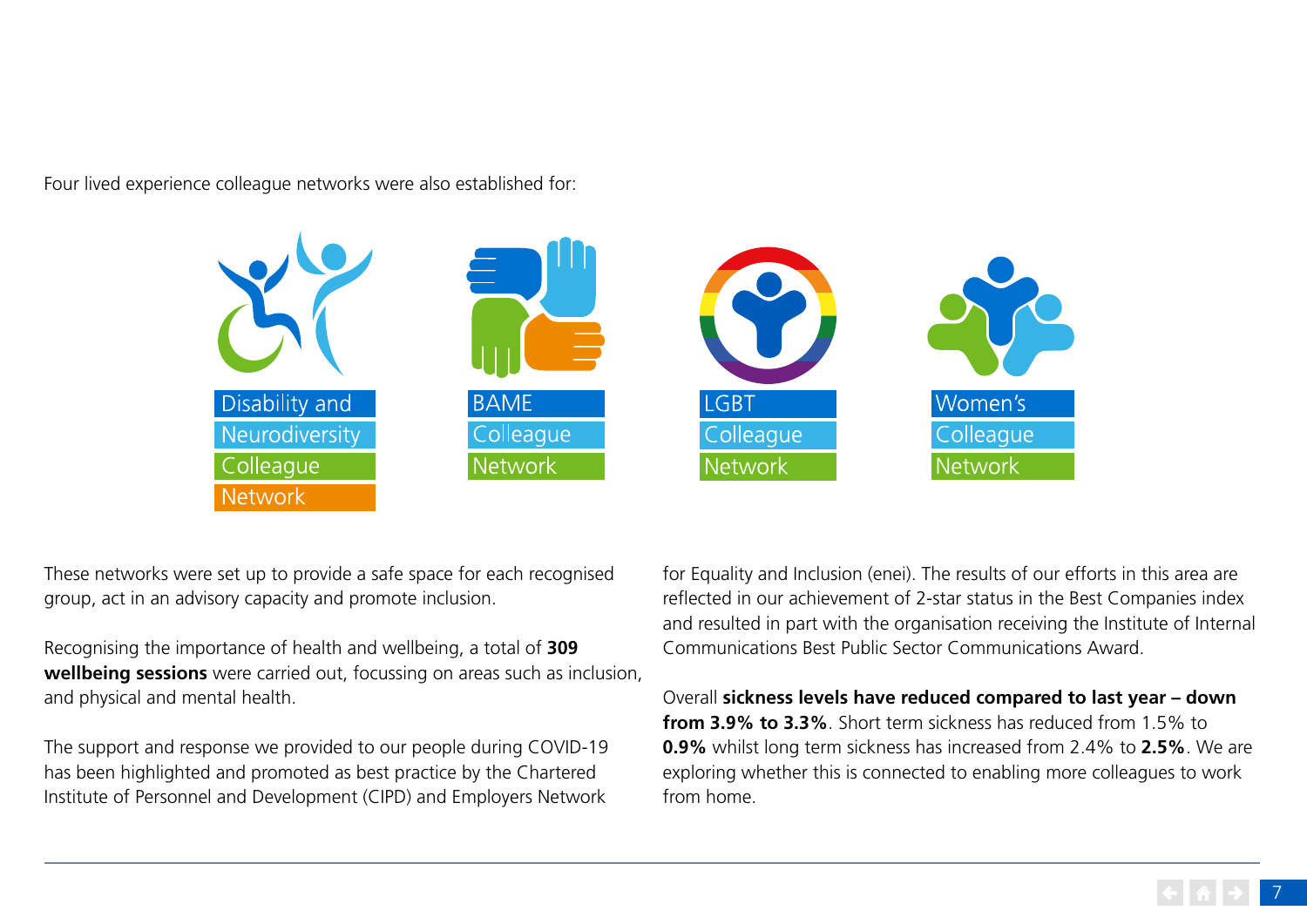### **Supporting the national COVID-19 response**

Our response to the call for national COVID-19 support, included the delivery of 50 services and support initiatives which have included:

- standing up dedicated call centre capacity
- updating NHS Jobs system to enable identification of COVID-19 related roles
- providing interim payments to pharmacists to ensure they could continue to provide essential services
- providing daily national staff absence data in relation to COVID-19

**We did this while at the same time enabling 75% of colleagues to work from home.** There was some impact to productivity as colleagues sought to adapt as well as managing additional home responsibilities during lockdowns.

### **New services**

As part of our aim to be the "delivery partner of choice", we commenced planned onboarding and delivery of two new services:

#### **1. GP Provider Assurance**.

This has been through the provision of data products and support materials to identify suitable patients, monitor progress and reduce the burden on GP Practices. Over the last year the electronic Repeat Dispensing (eRD) work has resulted in an additional **23m eRD prescription items** being issued and saved over 90,000 hours hours of GP practices' time that can be reinvested in patient care.

#### **2. Immigration Health Surcharge (IHS) Reimbursement Scheme**.

The IHS is applied to most non-EEA nationals applying to remain in the UK temporarily in addition to the immigration application fee. Unsponsored and overseas workers who have paid the surcharge claim this money back on receipt of proof they have worked in the health or social care sector fora certain period. We are responsible for gathering application data and determining applicant's eligibility before passing the information on to UK Visas and Immigration to make the payment.

We will continue to explore new opportunities, for example NHSBSA making the reimbursement payments through the Home Office (UK Visa and Immigration) payments portal.

#### **Wider system support**

In addition to our colleagues standing up new services and supporting the wider health system with the delivery of efficiencies, our Chief Executive, Michael Brodie, also continued to act as Public Health England (PHE) Interim Chief Executive during the pandemic. Several colleagues have also been providing support to PHE in the areas of programme and project management. They have done research and compiled reports on international best practice to inform service and solution models as well as technology support.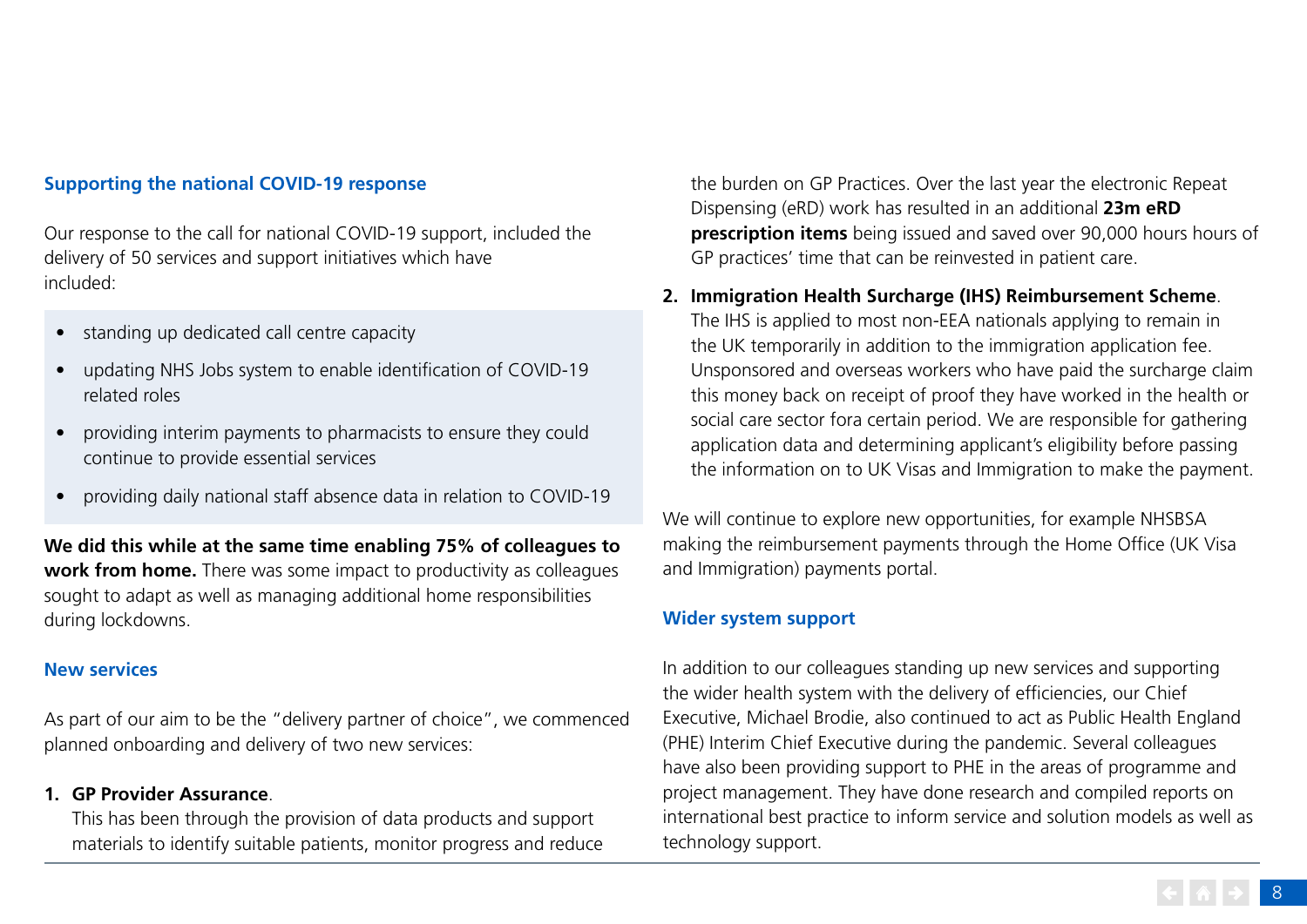## **Our awards**

Throughout the year we were recognised with fourteen awards including:



**National GO Excellence in Public Procurement Awards 2020** - Project of the Year (below £20m value) (procurement of new eCommerce system, shared with Department of Health and Social Care (DHSC) and other Arms Length Bodies (ALBs)





**European Contact Centre and Customer Service Awards 2020** – Contact Centre of the Year

**Armed Forces Covenant Employer Recognition Scheme** – Silver Award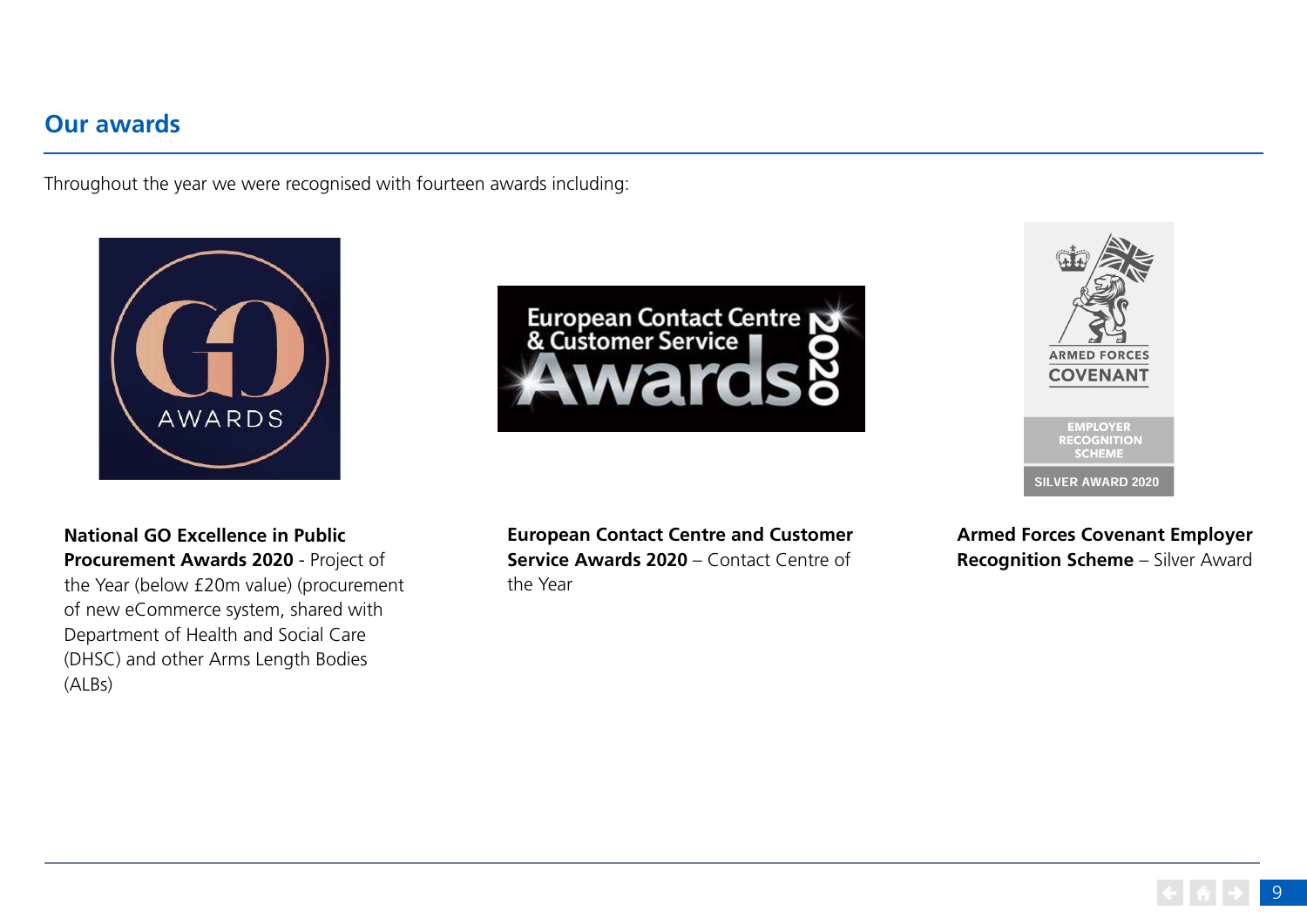## **Our delivery and performance**

## **Delivering our business plan**

In the 2020/21 business plan we committed to not only delivering the **five strategic goals** and **six big ambitions** but also to deliver **11 additional key activities.**

Overall, **74%** of deliverables have been completed or progressed:

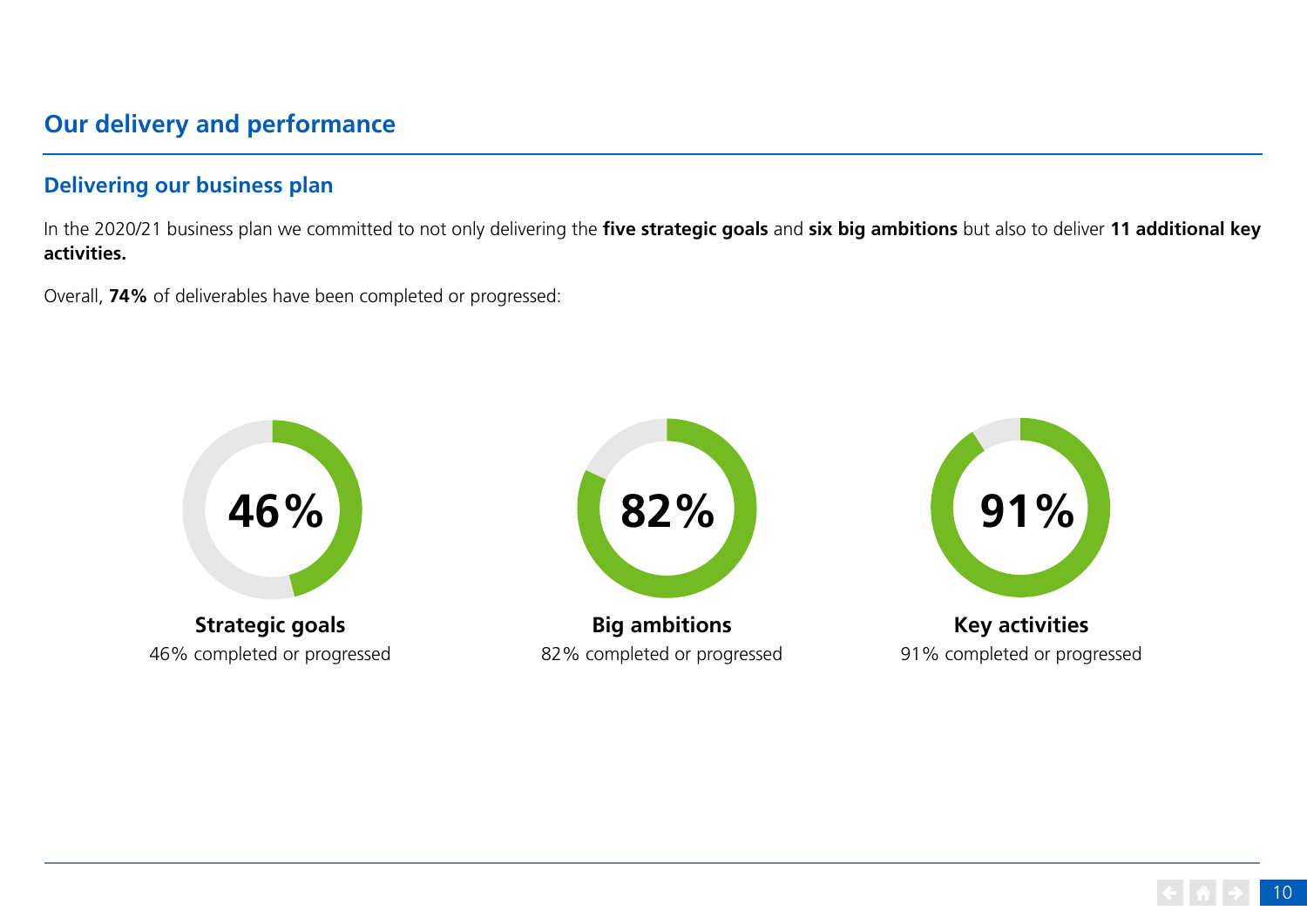## **Achieving our strategic goals**

Our strategic goals are what bring our purpose 'a catalyst for better health' and our vision 'delivery partner of choice' together and underpin how we report on our delivery. Within our 2020/21 Business Plan we committed to delivering **13 strategic measures** relating to our strategic goals. Five of these are completed, and one remains ongoing. Due to the impacts of the last year seven are outside of the target dates of where we'd planned to be at the end of 2021/21.

![](_page_10_Figure_2.jpeg)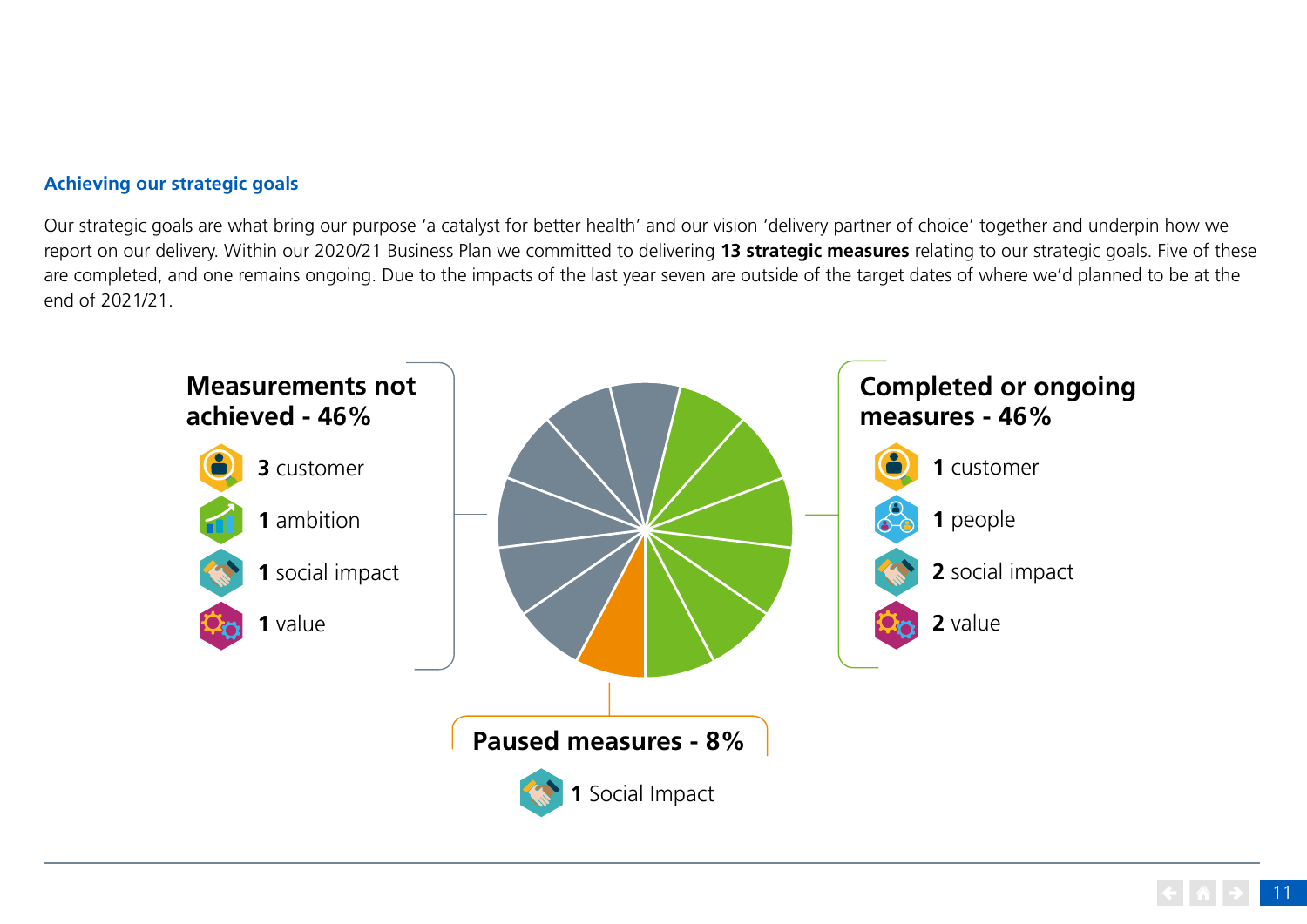#### **Realising our big ambitions**

Our strategy for 2020-23 had our six areas of focus (four existing, and two new, At Scale Payments and Population Health) that not only aligned to the NHS Long-Term Plan and Secretary of State priorities but also aimed to build on our existing capabilities. These were called our Big Ambitions. Across the six ambitions (Workforce, Maximising Data and Analytics, Fraud, Error and Waste Prevention, Provider Assurance Network, At Scale Payments and Population Health), we committed to undertaking **22 actions**, of which 11 have been completed.

![](_page_11_Figure_2.jpeg)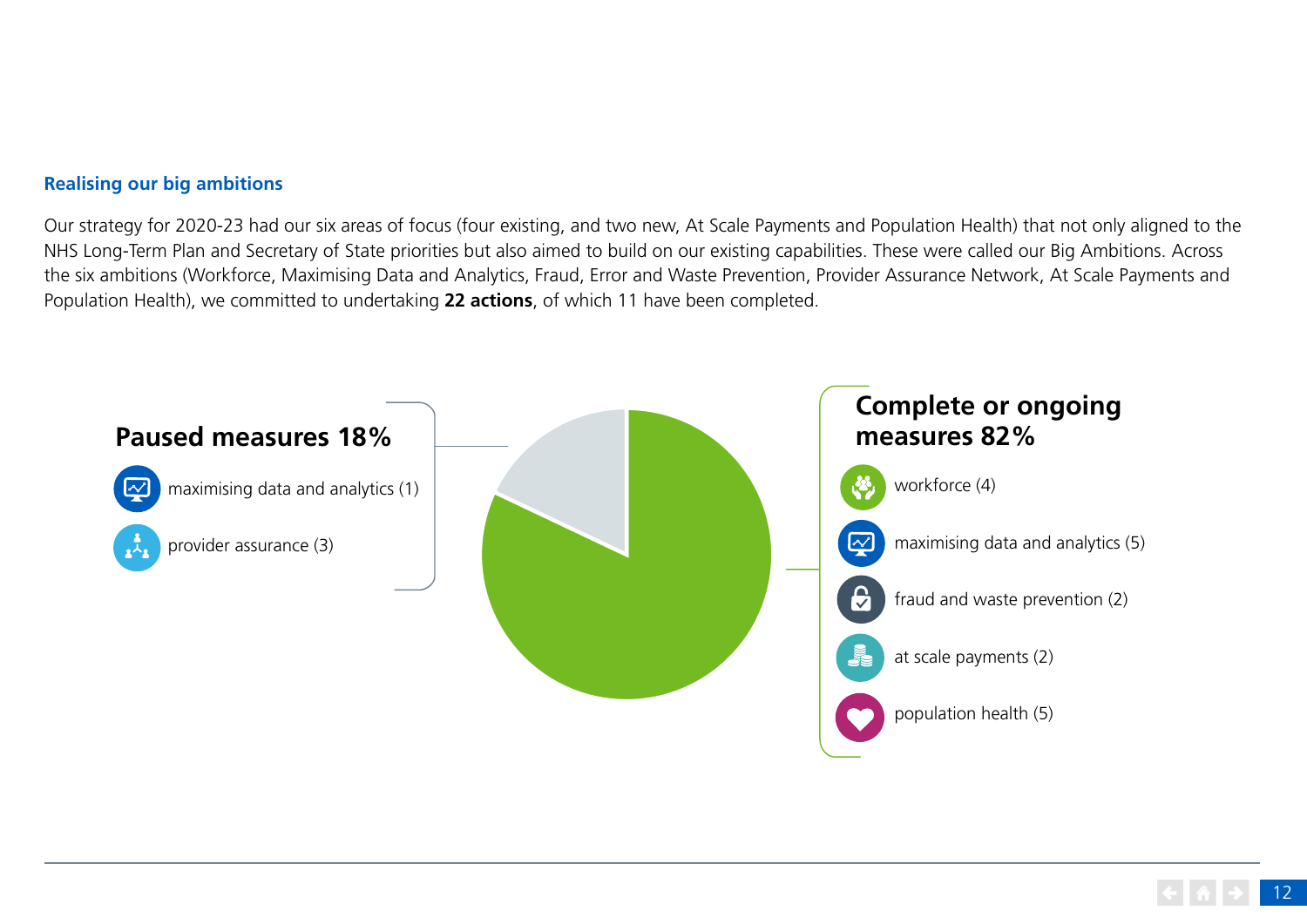## **Key activities**

To enable us to continue to deliver brilliant business, we made a commitment to undertake **11 key activities.**

![](_page_12_Figure_2.jpeg)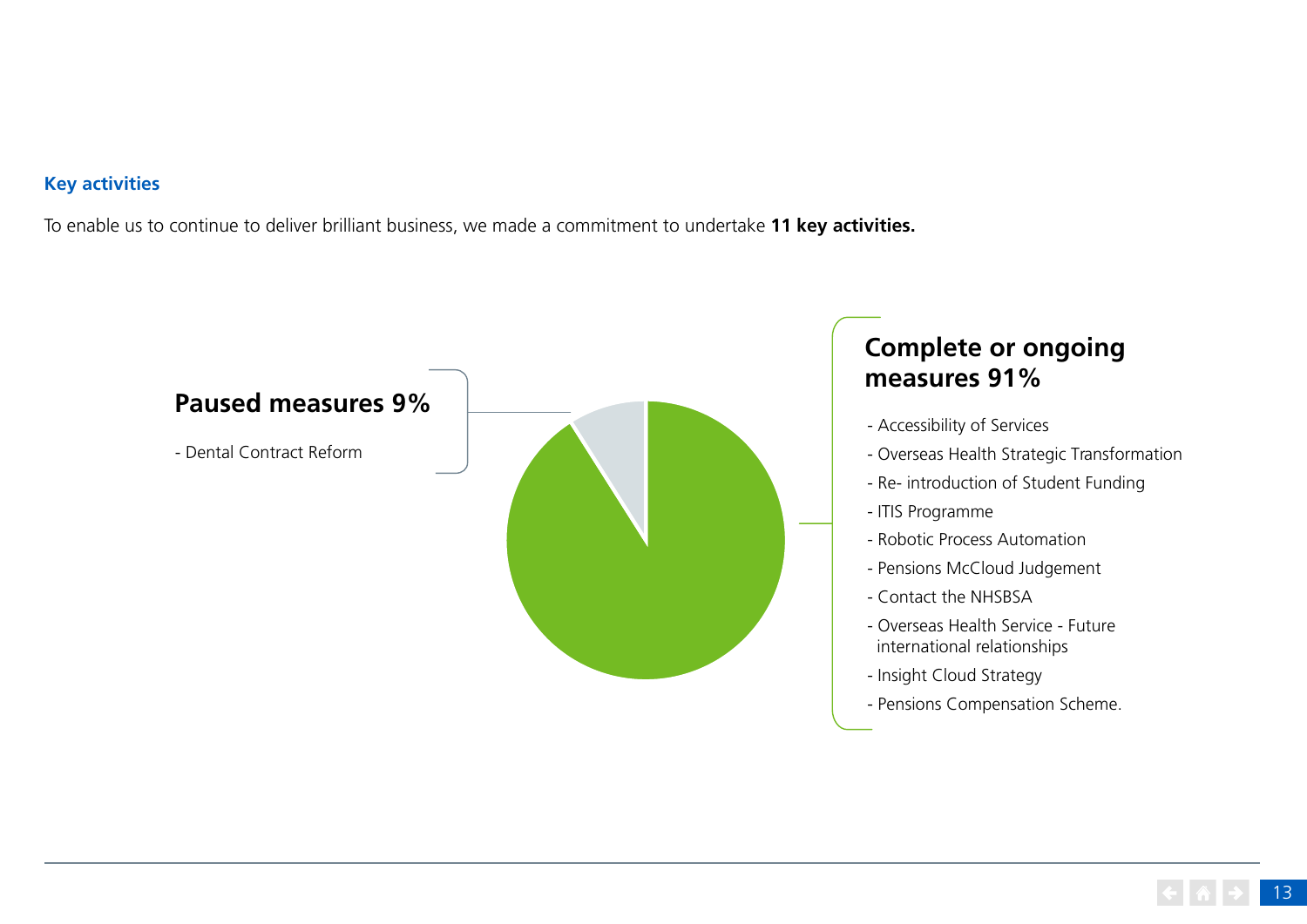## **Our business performance**

Despite the additional pressures and new demands placed upon the organisation by COVID-19, overall we performed extremely well. This is evidenced by the proportion of KPIs which have met or exceeded target from 90% at the end of 2019/20 to **91.7% at the end of 2020/21**.

As outlined earlier, this takes into account and recognises the pressure that additional COVID-19 services were placing upon certain areas of the organisation, with the Leadership Team agreeing revised targets for KPIs with stakeholders relating to:

## **Contact centre activity**

Average speed of answer target increased from 120 seconds to 240 seconds, abandoned call rate target increased from 8% to 10% and emails answered on time target decreased from 95% to 75%. Contact centre performance returned to pre-COVID-19 levels of achievement from September 2020.

## **Insight team reporting**

Some prescriptions activity (controlled drugs reporting) adjusted, meaning customers would potentially be waiting longer for a query to be answered or a report to become available. At the end of March 2021, Insight reporting continues to meet COVID-19 adjusted targets.

## **Maintaining business critical functions**

Despite all the challenges over the past year, performance of customerrelated **KPIs improved overall** during 2020/21.

For the first year KPIs have been introduced for Technology, Digital, Insight and Finance directorates.

Citizen Services and Primary Care Services all have a greater proportion of KPIs meeting or exceeding target when compared to 2019/20. Both have increased by 4.3 percentage points to 97.9% and 97.8% respectively. Workforce services have made a focussed effort to improve payments KPIs, however overall Workforce directorate performance has slightly decreased in 2020/21 to 81% when compared to 2019/20 (82.1%).

![](_page_13_Figure_11.jpeg)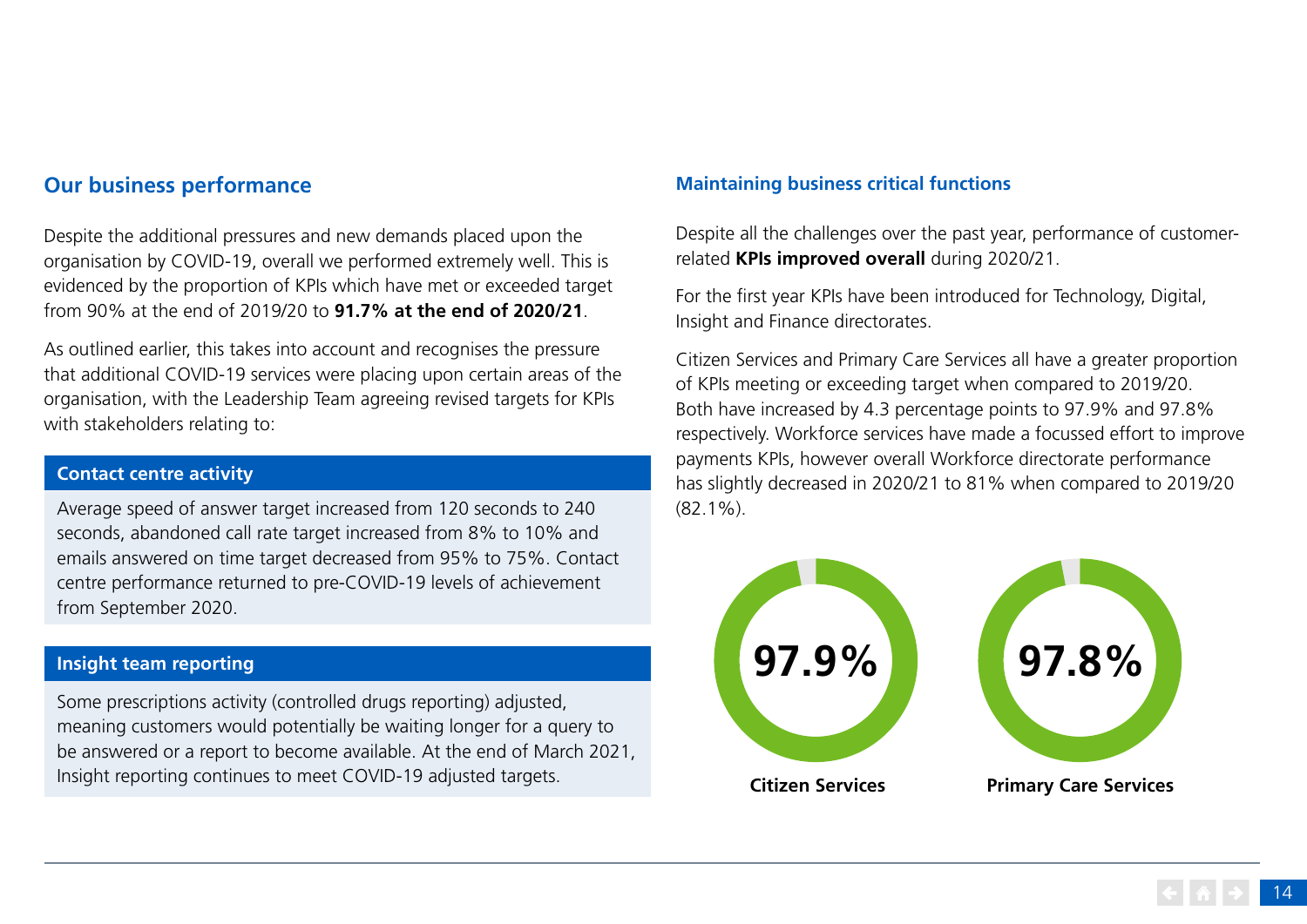## **In brief**

Overall, we have made progress across all aspects of the **commitments** detailed within our 2020/21 business plan.

![](_page_14_Figure_2.jpeg)

**In addition, we have delivered on the three priorities the Leadership Team set at the outset of the COVID 19 pandemic:**

- 1. The health, safety and wellbeing of our people
- 2. Maintaining business critical functions, primarily those related to payment services
- 3. Using our expertise and capabilities to support the government's COVID-19 response

We have also stepped up and delivered **50 new services** as part of the national response.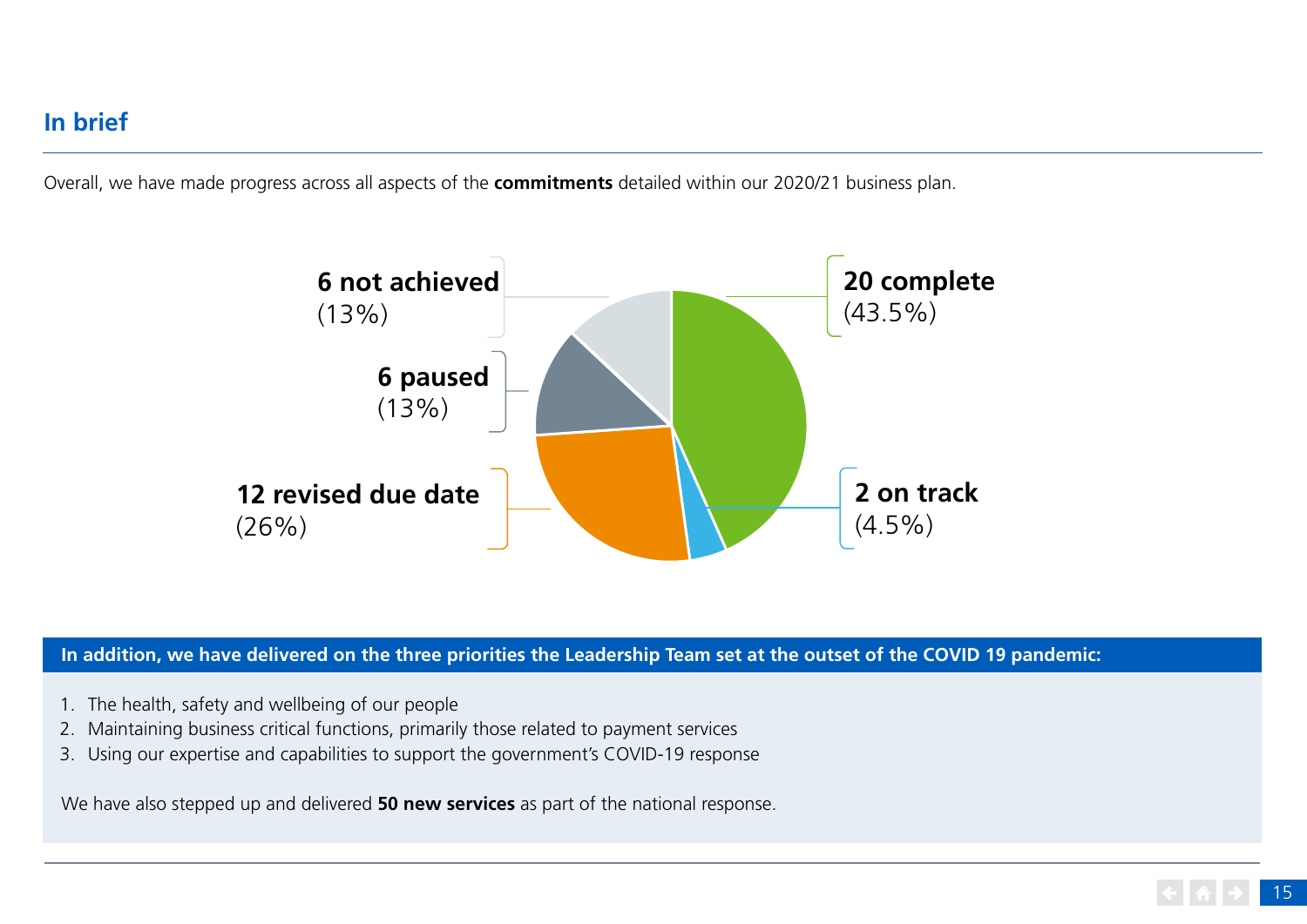## **Building on what we've learned**

- 1. We are proud to have stepped up and worked with Government and system partners supporting the national COVID-19 response effort. We prioritised resources to make sure payments for key national services are delivered and that additional responsive capacity is provided to support the delivery of new COVID-19 services. Despite reduced colleague availability and working from home we have maintained key services with minimal disruption to customers. However we need to make sure we do not over-promise or take on more work without clearly understanding impacts on our resources and existing services.
- 2. We have been flexible, deprioritising some commitments to accommodate COVID-19 response requests. We have been realistic about what can be achieved in these conditions, repurposing resources as needed. Going forward we need to make sure there is performance resilience within NHSBSA and our people have the required tools and capabilities to continue to deliver on our brilliant business, strategic goals, big ambitions and key activities in line with spending review and budget parameters.
- 3. We have increased our wellbeing support offerings to colleagues, provided more visible leadership, adopted a personalised approach to colleague circumstances during lockdowns and achieved 2-star status in Best Companies. We understand the importance of colleague engagement and involvement on performance. As a Leadership Team and organisation, we will continue to work on and prioritise how we develop and evidence our value, performance and benefit capabilities further.
- 4. We recognise we need to continue to build on all elements of performance across the NHSBSA to ensure we understand performance and benefits at corporate, directorate and customer level, and in real time whenever possible. Where despite all the efforts of the team, performance is not at the levels we had hoped for, we are working with colleagues to understand where improvements might be made.

Together as one NHSBSA we have a lot to be proud of and have performed well in a challenging year. However, we're not complacent, and there is still much we aspire to do. Building on our purpose and vision and all we stand for as an organisation, positions us well to do more for the system as it recovers and redesigns itself.